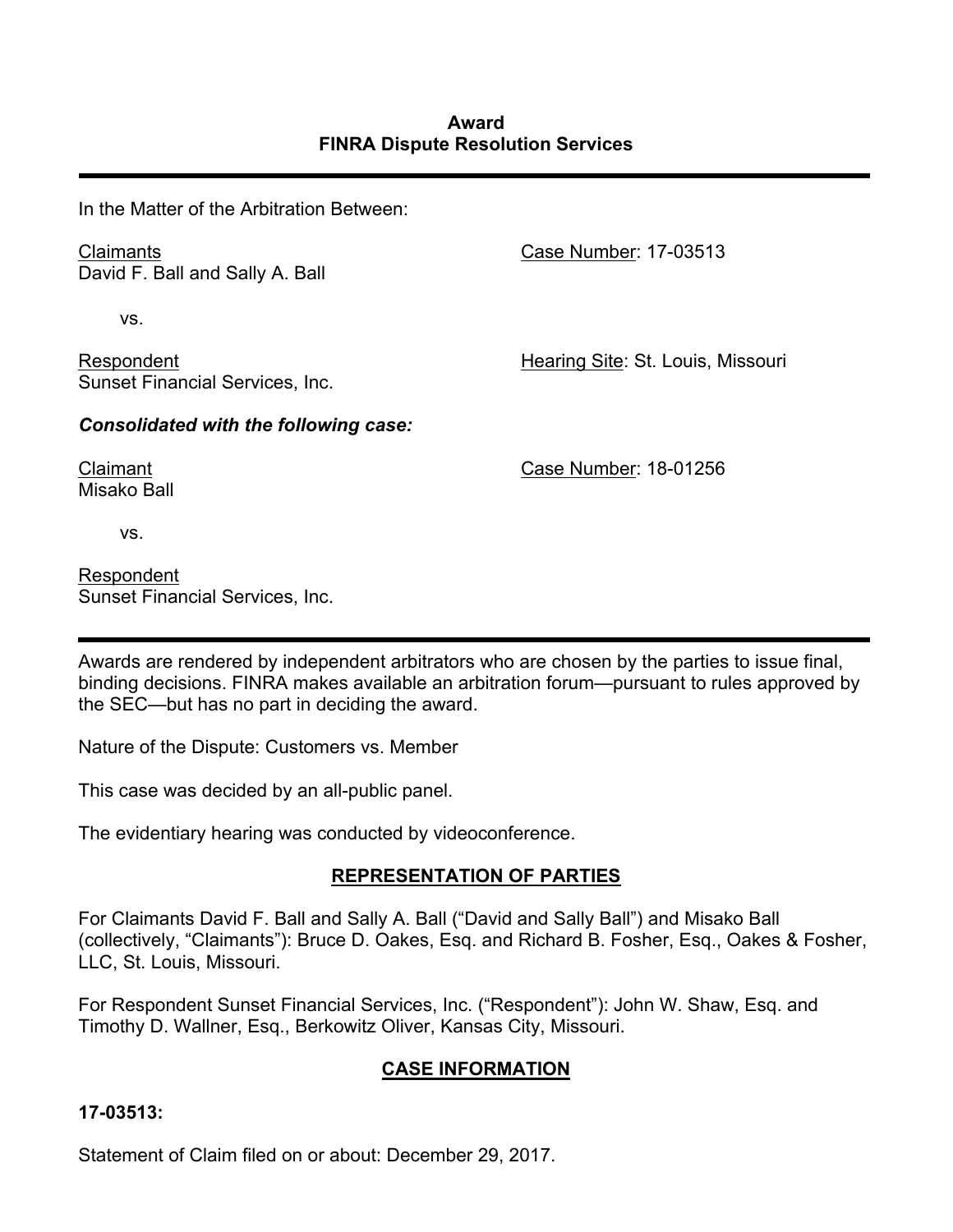FINRA Dispute Resolution Services Arbitration No. 17-03513 Award Page 2 of 8

First Amended Statement of Claim filed on or about: November 28, 2018. Second Amended Statement of Claim filed on or about: May 9, 2019. Third Amended Statement of Claim filed on or about: June 27, 2019. David and Sally Ball signed the Submission Agreements: December 15, 2017 and May 8, 2019. Misako Ball signed the Submission Agreement: May 9, 2019.

Preliminary Statement of Answer filed on or about: March 13, 2018. Statement of Answer to First Amended Statement of Claim filed on or about: February 28, 2019. Statement of Answer to Third Amended Statement of Claim filed on or about: August 7, 2019. Respondent signed the Submission Agreement: March 13, 2018.

### **18-01256:**

Statement of Claim filed on or about: April 5, 2018. Misako Ball signed the Submission Agreement: March 16, 2018.

Preliminary Statement of Answer filed on or about: June 12, 2018. Respondent signed the Submission Agreement: June 12, 2018.

### **CASE SUMMARY**

### **17-03513:**

In the Statement of Claim, as amended, Claimants asserted the following causes of action: breach of fiduciary duty, common law fraud, breach of contract, negligence/negligent misrepresentation/omission, unjust enrichment, and negligent supervision. The causes of action related to Claimants' allegation that one of Respondent's registered representatives recommended unsuitable direct participation programs ("DPPs"), generating high commissions and fees at their expense.

Unless specifically admitted in the Statement of Answer, as amended, Respondent denied the allegations made in the Third Amended Statement of Claim and asserted various affirmative defenses.

### **18-01256:**

In the Statement of Claim, Misako Ball asserted the following causes of action: breach of fiduciary duty, common law fraud, breach of contract, negligence/negligent misrepresentation/omission, unjust enrichment, and negligent supervision. The causes of action related to Misako Ball's allegation that one of Respondent's registered representatives recommended unsuitable non-traded real estate investment trusts and DPPs, generating high commissions and fees at her expense.

Unless specifically admitted in the Preliminary Statement of Answer, Respondent denied the allegations made in the Statement of Claim and asserted various affirmative defenses.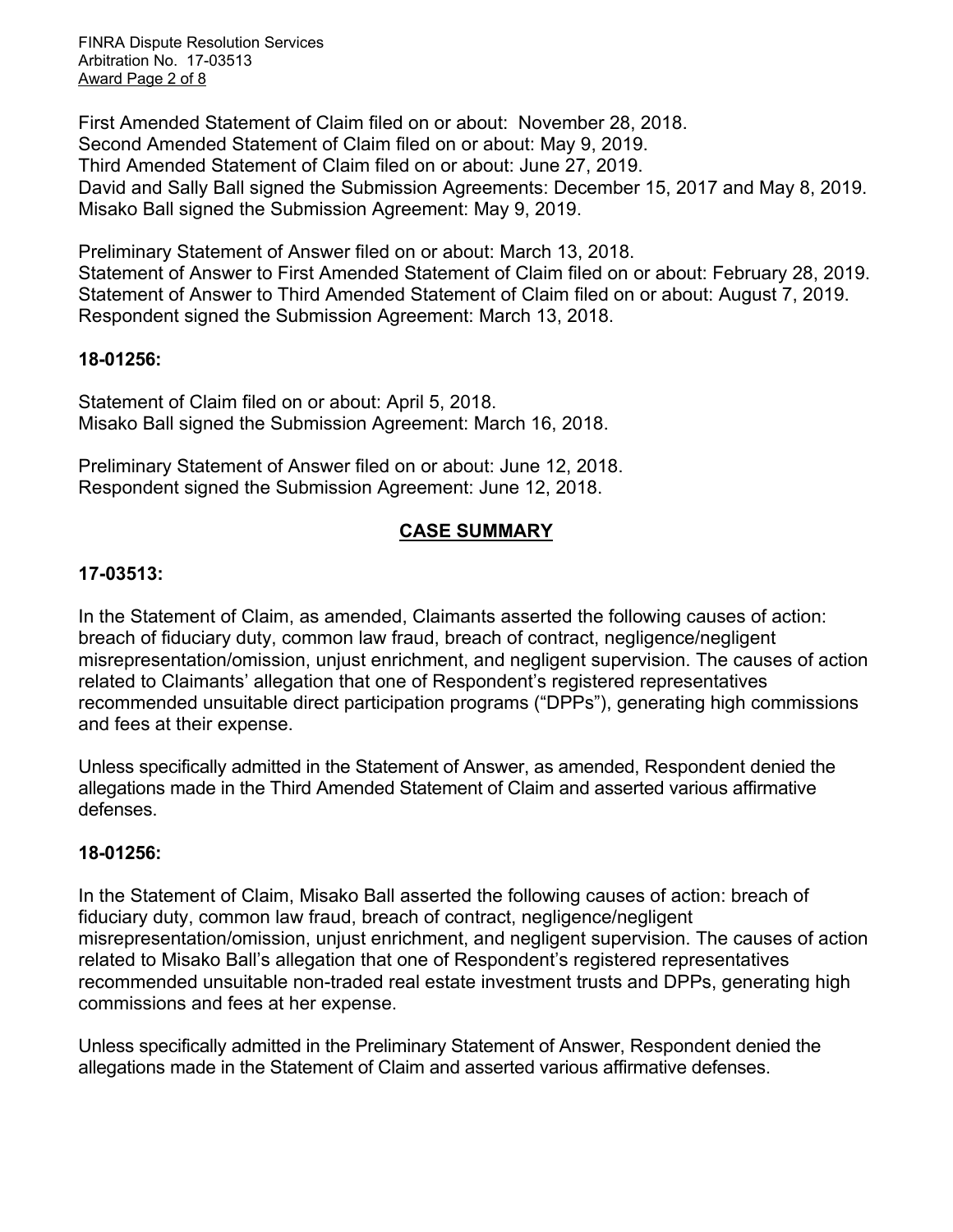FINRA Dispute Resolution Services Arbitration No. 17-03513 Award Page 3 of 8

### **RELIEF REQUESTED**

### **17-03513:**

In the Statement of Claim, as amended, Claimants requested approximately \$1,200,000.00 in compensatory damages, reasonable attorneys' fees and costs, pre-judgment interest, punitive damages in an amount the Panel feels is appropriate under the circumstances, filing and forum fees incurred herein, and for such other and further relief which the Panel deems just and proper under the circumstances

In the Statement of Answer, as amended, Respondent requested that the Panel enter an Award in its favor and against Claimants, together with its attorneys' fees, and that all costs of this proceeding be assessed against Claimants.

#### **18-01256:**

In the Statement of Claim, Misako Ball requested approximately \$300,000.00 in compensatory damages; reasonable attorneys' fees and costs, pre-judgment interest, punitive damages in an amount the Panel feels is appropriate under the circumstances, filing and forum fees incurred herein, and for such other and further relief which the Panel deems just and proper under the circumstances.

In the Preliminary Statement of Answer, Respondent requested an Order requiring Misako Ball to amend her Statement of Claim to include a more definitive statement of facts within thirty days of the Order, staying Respondent's time to answer such Amended Statement of Claim until thirty days after it is served with the amended claim, staying any FINRA mandated responsibilities of Respondent for a period of at least thirty days after Respondent's time to answer, and awarding Respondent such other and further relief as is deemed just and proper; that the Panel enter an Award in its favor and against Misako Ball, together with its attorneys' fees; and that all costs of this proceeding be assessed against Misako Ball.

### **17-03513:**

After the hearing, David and Sally Ball filed a Final Prayer for Relief requesting compensatory damages, based on various methods of calculation, ranging from \$358,596.00 to \$1,935,963.00; attorneys' fees in the amount of one-third of the gross recovery; interest at the Missouri legal rate of 9%; costs in the amount of \$17,118.95 and forum fees; and punitive damages in a multiple of the compensatory damages or in an amount which the Panel deems just and proper.

Also after the hearing, Misako Ball filed a Final Prayer for Relief requesting compensatory damages, based on various methods of calculation, ranging from \$61,006.00 to \$376,187.00; attorneys' fees in the amount of one-third of the gross recovery; interest at the Missouri legal rate of 9%; costs in the amount of \$13,862.21 and forum fees; and punitive damages in a multiple of the compensatory damages or in an amount which the Panel deems just and proper.

### **OTHER ISSUES CONSIDERED AND DECIDED**

The Arbitrators acknowledge that they have each read the pleadings and other materials filed by the parties.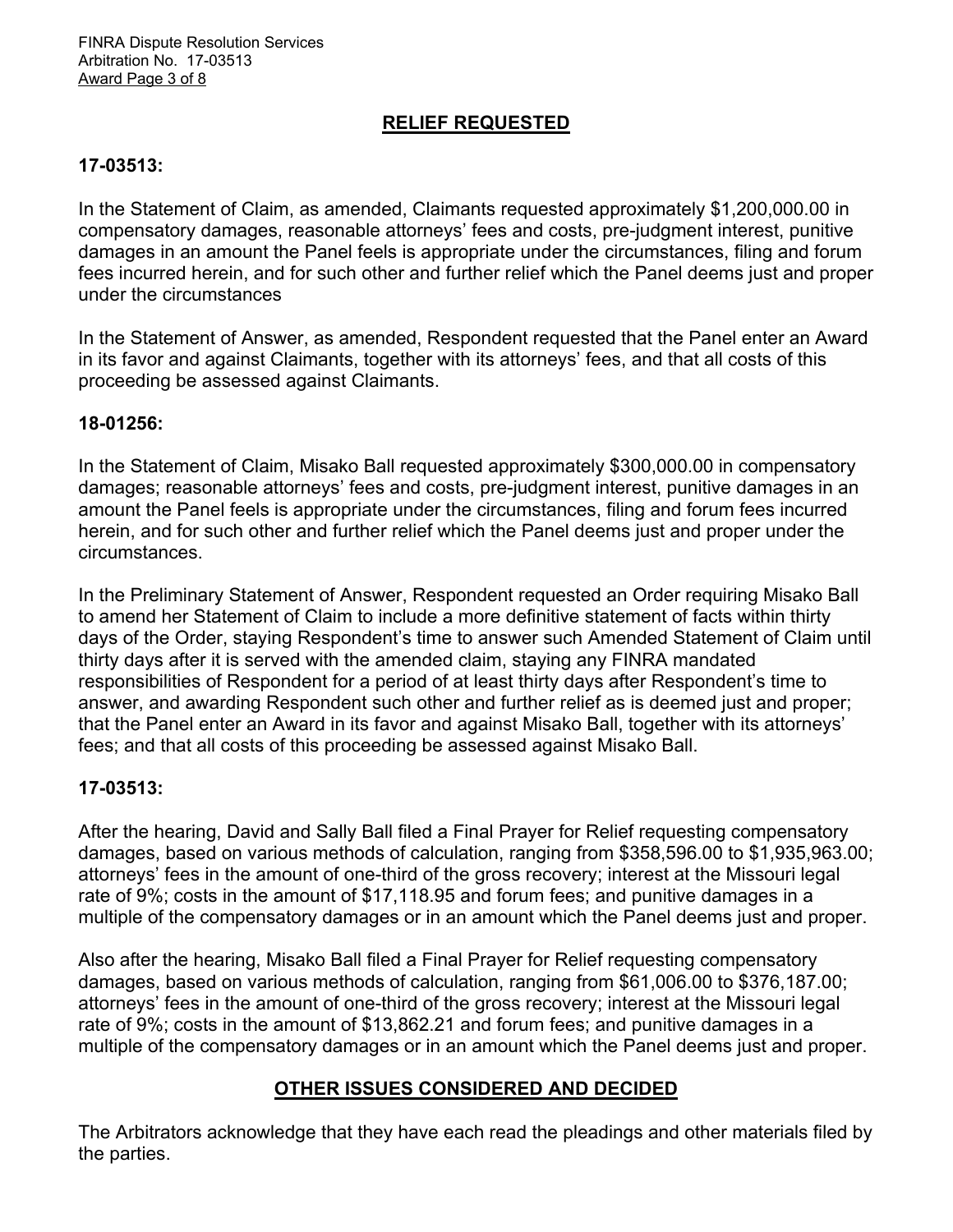On October 24, 2018, Respondent filed a Motion to Dismiss, pursuant to Rule 12206 of the Code of Arbitration Procedure ("Code"), ("First Motion to Dismiss"). On November 26, 2018, David and Sally Ball filed a Response to the First Motion to Dismiss. On December 10, 2018, Respondent filed a Reply in Support of the First Motion to Dismiss. In an Order dated December 13, 2018, the Panel held the First Motion to Dismiss in abeyance until the hearing.

On November 28, 2018, David and Sally Ball filed a Motion to File First Amended Statement of Claim ("Motion to File First ASOC"). On December 10, 2018, Respondent filed an Opposition to the Motion to File First ASOC. On December 17, 2018, David and Sally Ball filed a Reply to the Opposition to the Motion for First ASOC. In an Order dated February 8, 2019, the Panel granted the Motion to File First ASOC.

On May 9, 2019, David and Sally Ball filed a Motion to Join Parties and File Second Amended Statement of Claim ("Motion to File Second ASOC"), seeking to add Misako Ball as a party. On May 20, 2019, Respondent filed an Opposition to the Motion to Join and File Second ASOC. On May 28, 2019, David and Sally Ball filed a Reply to the Opposition to the Motion to Join and File Second ASOC. In an Order dated June 10, 2019, the Panel granted the Motion to Join and File Second ASOC. Accordingly, Case Numbers 17-03513 and 18-01256 proceeded under Case Number 17-03513, a consolidated matter.

On June 27, 2019, Claimants filed a Motion to File Third Amended Statement of Claim, to which no response was filed. In an Order dated July 18, 2019, the Panel granted the Motion to File Third Amended Statement of Claim.

On January 21, 2020, Respondent filed a Motion to Dismiss, pursuant to Rule 12206(a) of the Code, ("Second Motion to Dismiss"). On February 27, 2020, Claimants filed a Response to the Second Motion to Dismiss. On March 6, 2020, Respondent filed a Reply in Support of the Second Motion to Dismiss. In its Order dated March 13, 2020, the Panel took the Second Motion to Dismiss under advisement. On April 20, 2020, the Panel heard oral arguments on the Second Motion to Dismiss. In an Order dated the same day, the Panel declined to rule on the Second Motion to Dismiss prior to the hearing.

On October 8, 2020, Claimants filed a Motion to Proceed With the Hearing on the Merits via Zoom Teleconference in the Event the Hearing on the Merits is Adjourned Due to Covid-19 ("Motion for Virtual Zoom Hearing"). On October 14, 2020, Respondent filed an Opposition to the Motion for Virtual Zoom Hearing. On October 19, 2020, Claimants filed a Reply to the Opposition to the Motion for Virtual Zoom Hearing. On October 26, 2020, the Panel heard oral arguments on the Motion for Virtual Zoom Hearing. In an Order dated the same day, the Panel granted the Motion for Virtual Zoom Hearing.

At the hearing, Respondent reasserted the Second Motion to Dismiss. On the record, the Panel denied the Second Motion to Dismiss.

The Award in this matter may be executed in counterpart copies.

### **AWARD**

After considering the pleadings, the testimony and evidence presented at the hearing, and any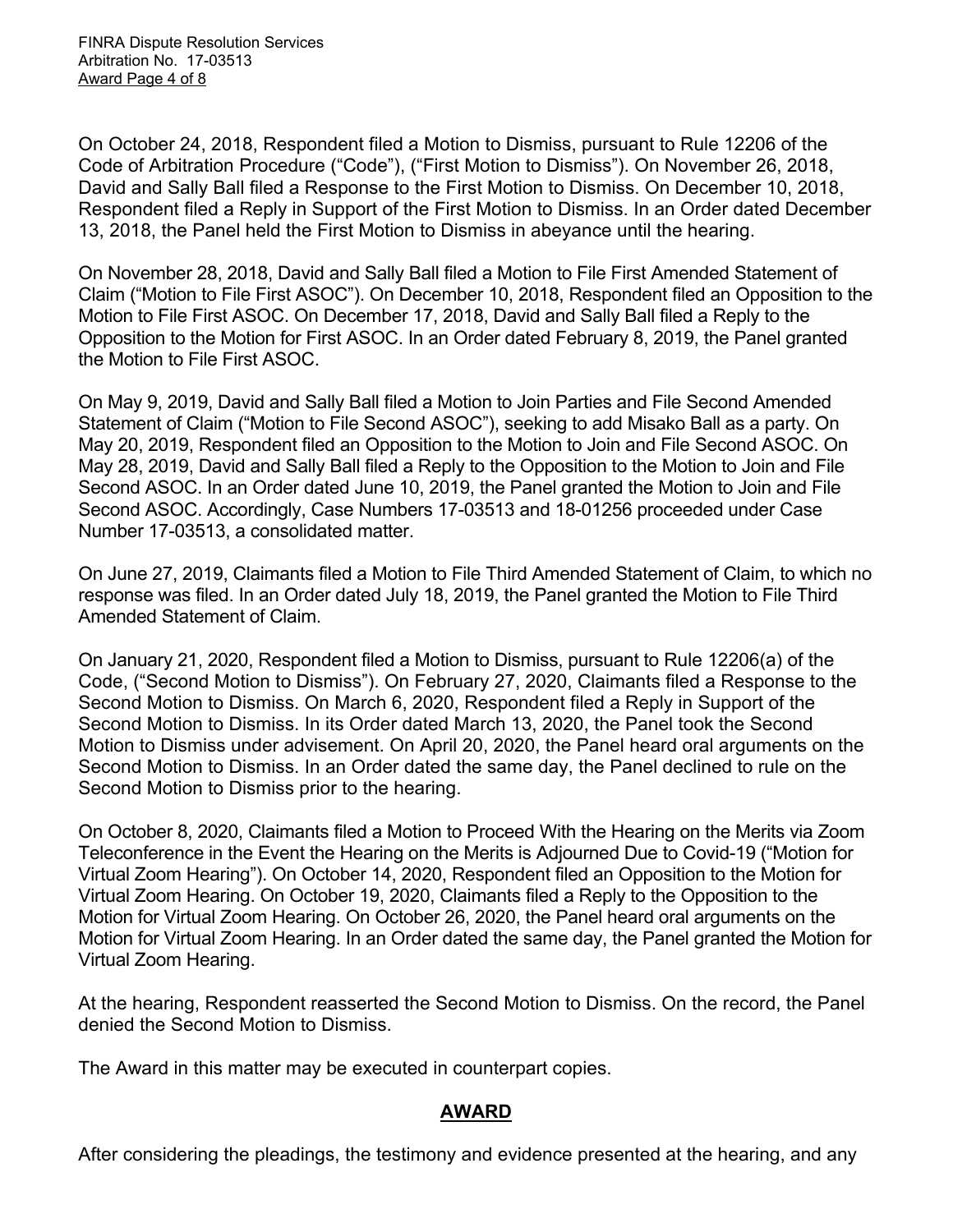post-hearing submissions, the Panel has decided in full and final resolution of the issues submitted for determination as follows:

- 1. Respondent is liable for and shall pay to David and Sally Ball the sum of \$247,185.00 in compensatory damages.
- 2. Respondent is liable for and shall pay to David and Sally Ball the sum of \$82,395.00 attorneys' fees pursuant to *First Interregional Equity Corp. v. Haughton*, 842 F. Supp. 105 (S.D.N.Y. 1994).
- 3. Respondent is liable for and shall pay to Misako Ball the sum of \$43,150.00 in compensatory damages.
- 4. Respondent is liable for and shall pay to Misako Ball the sum of \$14,383.33 in attorneys' fees pursuant to *First Interregional Equity Corp. v. Haughton*, 842 F. Supp. 105 (S.D.N.Y. 1994).
- 5. Respondent is liable for and shall pay to David and Sally Ball the sum of \$17,118.95 in costs.
- 6. Respondent is liable for and shall pay to Misako Ball the sum of \$13,862.21 in costs.
- 7. Respondent is liable for and shall pay to David and Sally Ball the sum of \$600.00 as reimbursement for the non-refundable portion of the filing fee previously paid to FINRA Dispute Resolution Services in Case Number 17-03513.
- 8. Respondent is liable for and shall pay to Misako Ball the sum of \$300.00 as reimbursement for the non-refundable portion of the filing fee previously paid to FINRA Dispute Resolution Services in Case Number 18-02156.
- 9. Any and all claims for relief not specifically addressed herein, including any requests for punitive damages and treble damages, are denied.

### **FEES**

Pursuant to the Code, the following fees are assessed:

## **Filing Fees**

FINRA Dispute Resolution Services assessed a filing fee\* for each claim:

Initial Claim Filing Fee  $=$  \$ 2,000.00

*\*The filing fee is made up of a non-refundable and a refundable portion.*

## **Member Fees**

Member fees are assessed to each member firm that is a party in these proceedings or to the member firm(s) that employed the associated person(s) at the time of the event(s) giving rise to the dispute. Accordingly, as a party, Respondent is assessed the following: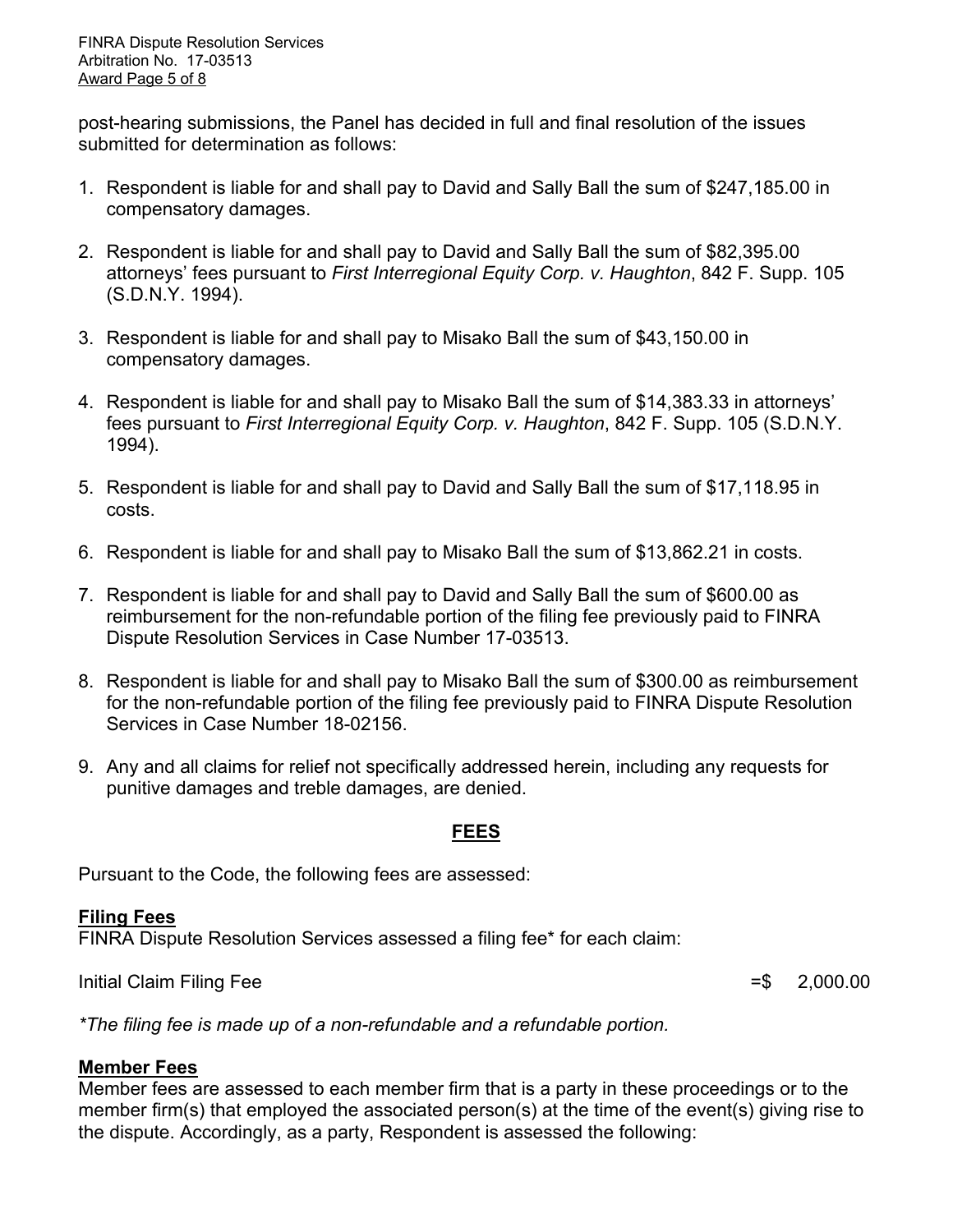| <b>FINRA Dispute Resolution Services</b><br>Arbitration No. 17-03513<br>Award Page 6 of 8                                |                  |                      |
|--------------------------------------------------------------------------------------------------------------------------|------------------|----------------------|
| <b>Member Surcharge</b><br><b>Member Process Fee</b>                                                                     | $=$ \$<br>$=$ \$ | 2,475.00<br>6,175.00 |
| <b>Postponement Fees</b><br>Postponements granted during these proceedings for which fees were assessed or waived:       |                  |                      |
| January 22-25, 2019, postponement jointly requested by the parties                                                       | $=$ \$           | 1,300.00             |
| <b>Total Postponement Fees</b>                                                                                           | $=$ \$           | 1,300.00             |
| The Panel has assessed \$650.00 of the postponement fees jointly and severally to David and<br>Sally Ball.               |                  |                      |
| The Panel has assessed \$650.00 of the postponement fees to Respondent.                                                  |                  |                      |
| <b>Discovery-Related Motion Fees</b><br>Fees apply for each decision rendered on a discovery-related motion.             |                  |                      |
| Two (2) decisions on discovery-related motions on the papers<br>with one (1) Arbitrator @ \$200.00/decision              | $=$ \$           | 400.00               |
| David and Sally Ball submitted one (1) discovery-related motion<br>Respondent submitted one (1) discovery-related motion |                  |                      |
| <b>Total Discovery-Related Motion Fees</b>                                                                               | $=$ \$           | 400.00               |
| The Panel has assessed \$200.00 of the discovery-related motion fees jointly and severally to<br>David and Sally Ball.   |                  |                      |
| The Panel has assessed \$200.00 of the discovery-related motion fees to Respondent.                                      |                  |                      |
| <b>Hearing Session Fees and Assessments</b>                                                                              |                  |                      |

The Panel has assessed hearing session fees for each session conducted. A session is any meeting between the parties and the Arbitrator(s), including a pre-hearing conference with the Arbitrator(s), which lasts four (4) hours or less. Fees associated with these proceedings are:

|                   |                                       | $=$ \$                                                                                                                                                                                                                             | 450.00   |
|-------------------|---------------------------------------|------------------------------------------------------------------------------------------------------------------------------------------------------------------------------------------------------------------------------------|----------|
|                   |                                       |                                                                                                                                                                                                                                    |          |
|                   |                                       | $=$ $\frac{1}{2}$                                                                                                                                                                                                                  | 2,600.00 |
| April 24, 2018    | 1 session                             |                                                                                                                                                                                                                                    |          |
| June 10, 2019     | 1 session                             |                                                                                                                                                                                                                                    |          |
|                   |                                       | $=$ $\frac{1}{2}$                                                                                                                                                                                                                  | 4,200.00 |
| April 20, 2020    | 1 session                             |                                                                                                                                                                                                                                    |          |
|                   |                                       |                                                                                                                                                                                                                                    |          |
| October 26, 2020  | 1 session                             |                                                                                                                                                                                                                                    |          |
| November 30, 2020 | 1 session                             |                                                                                                                                                                                                                                    |          |
|                   | Pre-Hearing Conference: June 25, 2019 | One (1) pre-hearing session with a single Arbitrator @ \$450.00/session<br>1 session<br>Two (2) pre-hearing sessions with the Panel $@$ \$1,300.00/session<br>Three (3) pre-hearing sessions with the Panel $@$ \$1,400.00/session |          |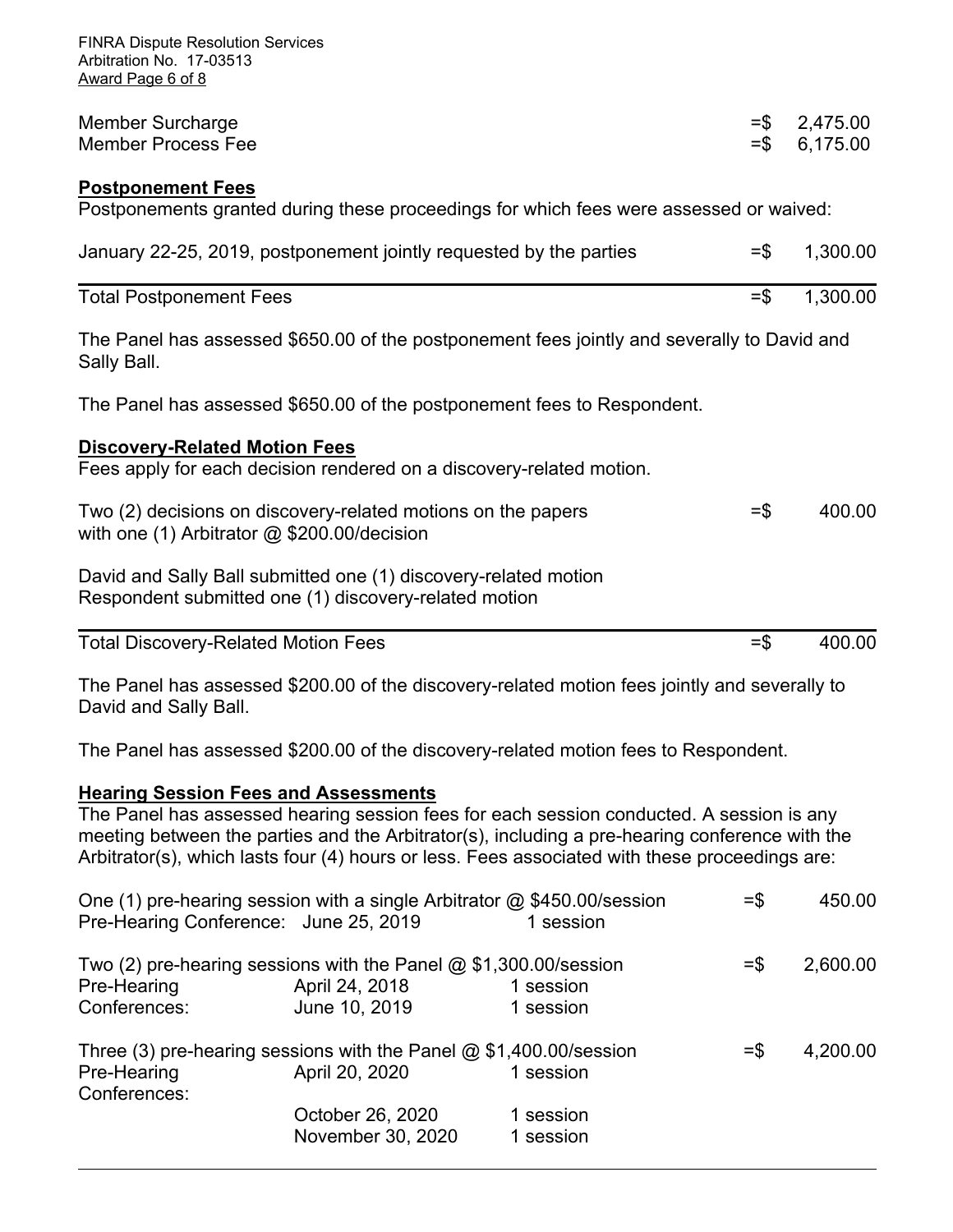=\$ 19,600.00

|  |  |  |  | Fourteen (14) hearing sessions @ \$1,400.00/session |
|--|--|--|--|-----------------------------------------------------|
|--|--|--|--|-----------------------------------------------------|

| .<br>$\sim$ |                         |            | $\sim$ $\sim$ $\sim$ $\sim$ $\sim$ |
|-------------|-------------------------|------------|------------------------------------|
|             | <b>February 2, 2021</b> | 1 session  |                                    |
|             | February 1, 2021        | 2 sessions |                                    |
|             | December 11, 2020       | 2 sessions |                                    |
|             | December 10, 2020       | 2 sessions |                                    |
|             | December 9, 2020        | 2 sessions |                                    |
|             | December 8, 2020        | 2 sessions |                                    |
| Hearings:   | December 7, 2020        | 3 sessions |                                    |
|             |                         |            |                                    |

Total Hearing Session Fees =  $\frac{1}{5}$  26,850.00

The Panel has assessed \$11,750.00 of the hearing session fees jointly and severally to David and Sally Ball.

The Panel has assessed \$1,850.00 of the hearing session fees jointly and severally to Claimants.

The Panel has assessed \$13,250.00 of the hearing session fees to Respondent.

All balances are payable to FINRA Dispute Resolution Services and are due upon receipt.